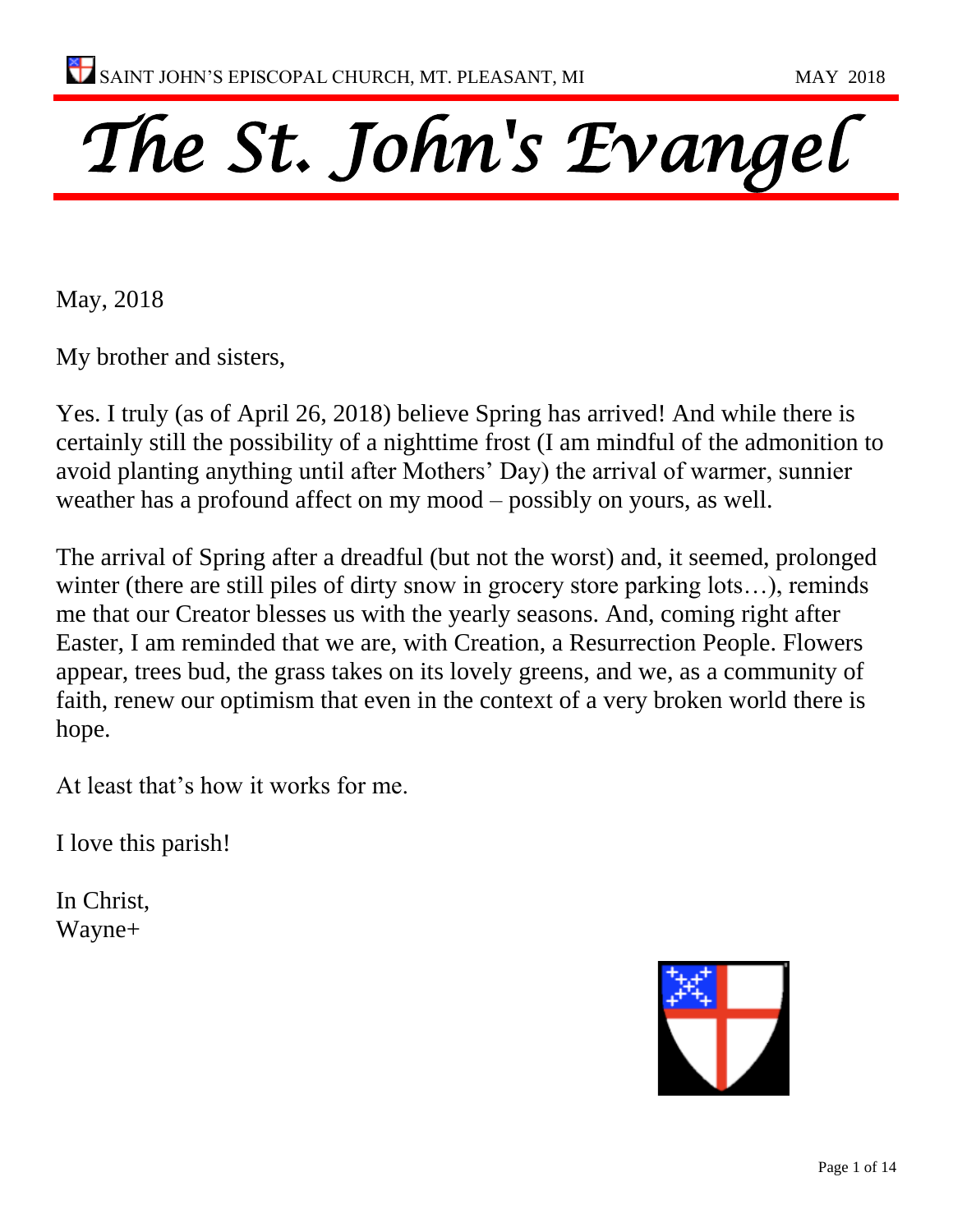

**Remember Our Homebound Members** Stop by to visit or drop a card to our parish members who are homebound.

**Alma Dickerson** 461 E. Wing Rd., Mt. Pleasant 772-2516.

**Al Neal** Maplewood, 1945 Churchill Blvd. Mt. P - 773-6172

### **Forrest Robinson**

Green Acres, 1805 E. Remus Rd. Room 205Mt. P. The Facility, 772-3456

### **St. John's Prayer Group**

The 16 members of the Prayer Group offer petitions daily for the church and for specific requests. All parishioners are welcome to become members of



the Prayer Group or to submit requests by calling Sandy Wood, 773-9326, Martha Rarick, 773-7510, or the church office at 773-7448.



### **Home Communion**

Just a reminder: you should let the parish office know if you are ill and wish to receive communion or a visit from either the clergy or a Lay Eucharistic Minister.



| David Blackburn            | 5  |
|----------------------------|----|
| Dick Wood                  | 7  |
| Jacob Hartshorne           | 10 |
| Kathryn Wills              | 14 |
| Patricia Claussen          | 16 |
| <b>Candy Henderson</b>     | 17 |
| Don Schurr                 | 18 |
| Katie (Brockman) Hodgkins  | 19 |
| <b>Yvette Crandall</b>     | 20 |
| Ulana Klymyshyn            | 28 |
| <b>Emily Scott Shaffer</b> | 29 |
| Joan Kadler                | 31 |
|                            |    |



| Rod Leslie & Marian Matyn | 23 |
|---------------------------|----|
| Robert & Olivia Ohler     | 28 |

### **Kitchen Linens**

If you took the kitchen towels and dish cloths home to wash after Coffee Hour, we do appreciate that! However…you need to remember to return them to the kitchen as soon as you can! We want to be sure that our next Hosts have fresh, clean linens when they are needed! Thank you!

**The 2018 Altar Flower Calendar**

is posted near the back door of the hurch.

Please consider a Sunday that is a good date for you to honor or remember a loved one and sign up to provide flowers. Thank you!

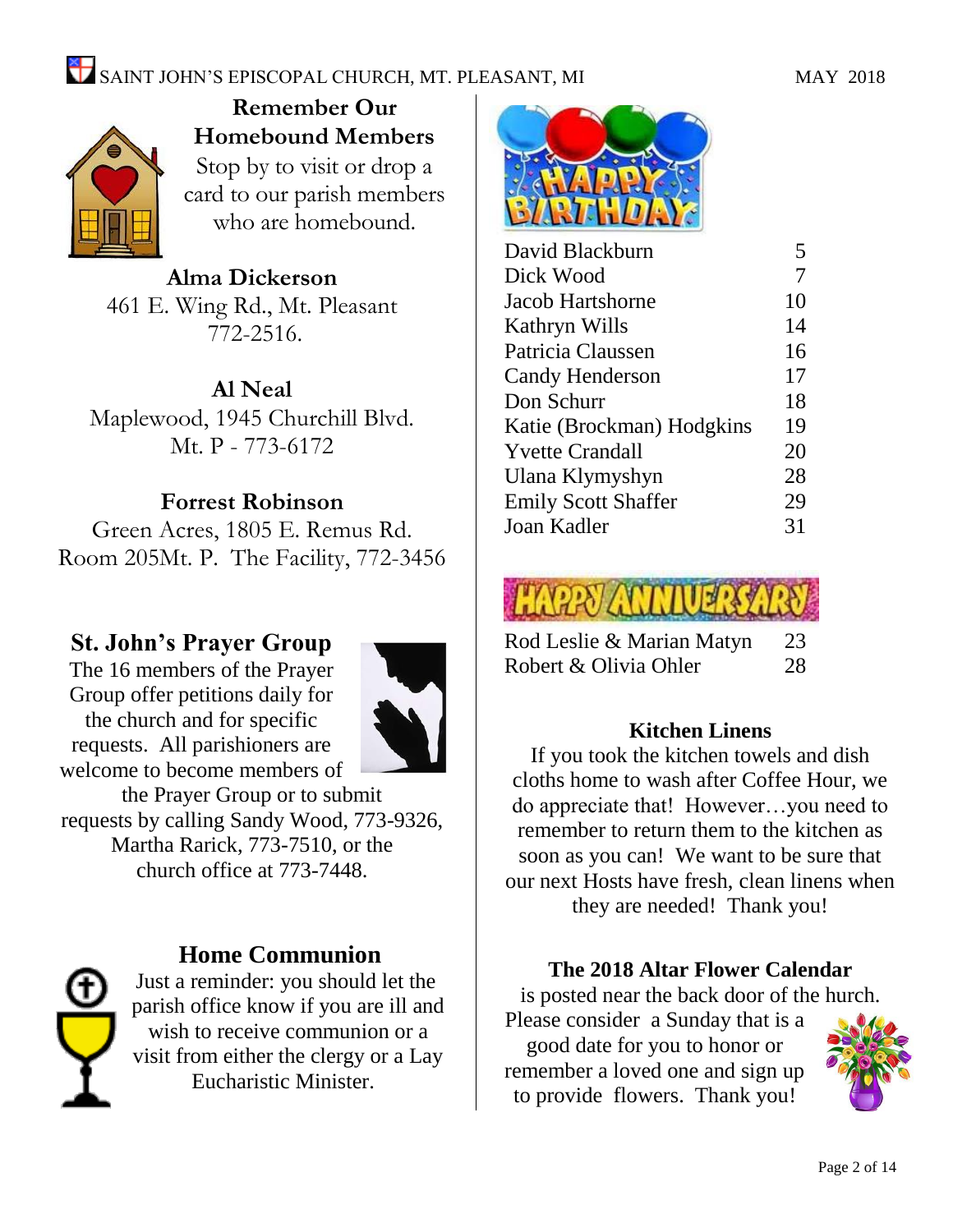### Outside the Tent

*For those who suffer for your sake, and for those who do harm in your name.*

We hear these words every Sunday in the Prayers of the People, and yet I wonder how often we stop to think about their meaning. When I first began writing prayers for worship, I hesitated to name those who injure others in God's name, even though I believe they need our prayers as much as those who suffer for their faith. The first Sunday that I broadened that petition I was sure I would have to answer questions about my "outrageous" act. No such thing happened, and so I have cruised on these many years, assuming that the congregation shares my belief that God loves all of creation, and that we, as a result, must pray for both friend and foe.

In the early days of the Church, when Christians were under siege from the Roman authorities, Paul warned his readers not to "repay anyone with evil for evil," but to remember God's admonition that "vengeance is mine, I will repay. . . ." (Romans 12: 17, 19). Through the centuries Christian have often forgotten this wisdom, destroying those they considered mortal enemies to "the faith."

- The Crusades (1058-1291) attempted to convert Islamic peoples, an effort that we live with yet today. (To my shame, my Catholic high school's nickname was "Crusaders." How could the adults who chose that name not realize its terrible baggage?)
- Joan of Arc was burned at the stake in 1431 for being a "witch," because she had visions of various saints who urged her to go to battle dressed in the garb of a boy. In the early days of the English colonies in America, women who were thought to be "witches" were martyred. This also happened under severe Presbyterian rule in Scotland around the same time. Julian of Norwich (c. 1342-1416), who also had visions, escaped such a fate, probably because she was cloistered in the modest robes appropriate to a woman of her generation.
- The Spanish Inquisition (1478-1834) attempted to convert—or destroy—Jews and Muslims in the Iberian Peninsula. Eventually they expanded their target to Protestants.
- The wars that erupted in Europe during the Protestant Reformation (1517-1648) shattered families and countries as each side claimed the "correct" interpretation of the teaching of Jesus. One of my Bohemian ancestors, James Kadlec, who settled in Wisconsin in the nineteenth century, would not allow a minister—especially not a Catholic priest—in the "Kadlec Cemetery," which the family built for its own use. The family believed that James was deeply affected by the stories of the death of Jan Hus, the Bohemian reformer who was burned at the stake in 1415.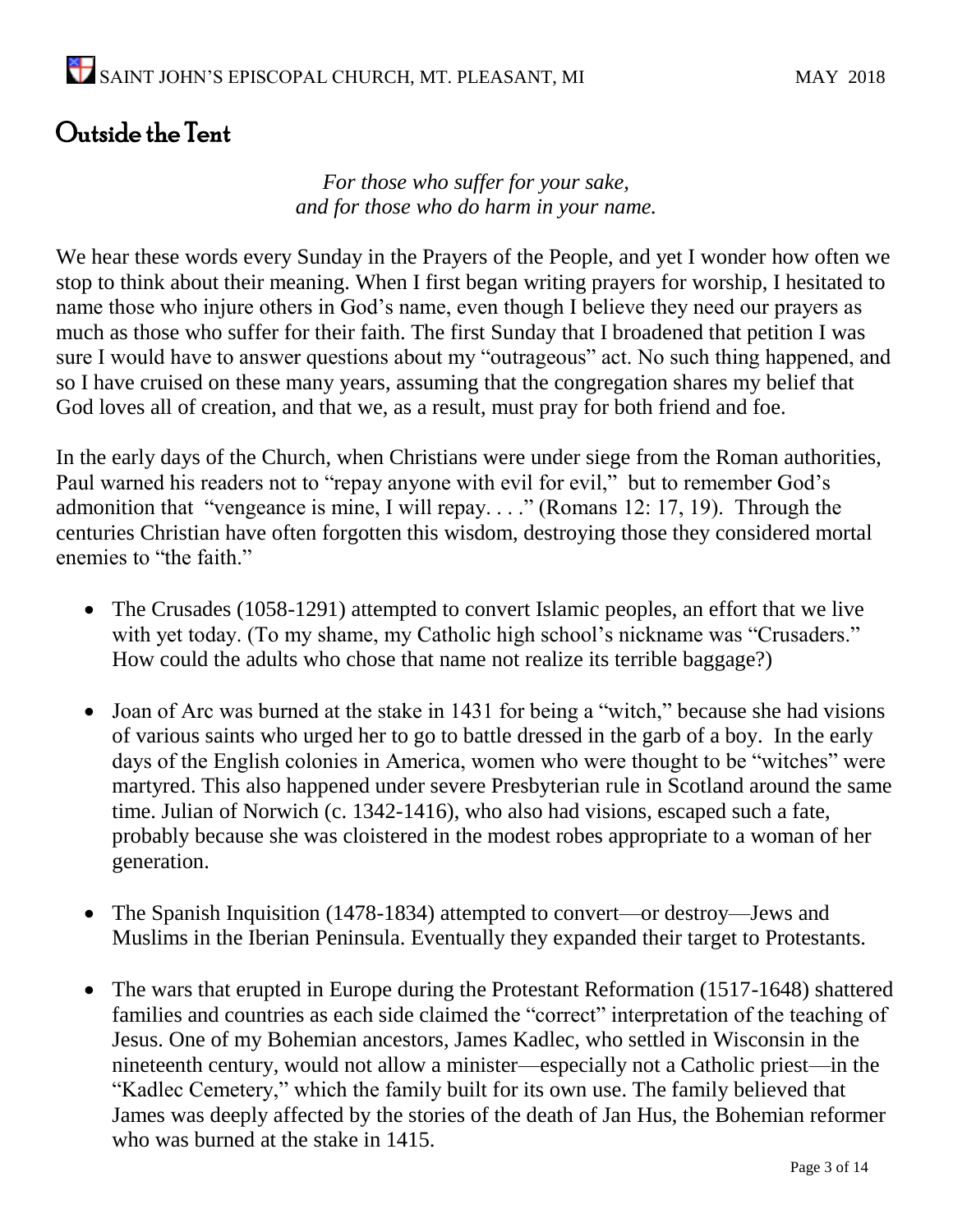So, here we are, many years down the road that Jesus inspired us to follow. It has been a rough road, and the miles ahead don't always look much better. Despite the liberalization of many denominations, we still see churches who shun or excommunicate members for their beliefs, or churches like the Westboro Baptist Church, which proclaims that "God hates fags," and so harasses mourners at military funerals because of the government's openness to a diverse group of men and women. And the Islamic world, stinging, after all these years, from the atrocities of the Inquisition and the Crusades, sends suicide bombers to destroy Christian infidels.

Most every day we read of another horror perpetrated on innocent people in the name of God. We can scarcely protect ourselves from such irrational behavior. But I do believe we can—and must—pray for those who inflict pain from their mistaken understanding of God's word. Our faith tells us that God loves them, just as much as God loves us. Vengeance belongs to God and not to us—and so our duty must be to pray for those who use their belief in God to justify their violence. This is not easy, but it is essential to the spiritual health of all who profess to believe in God's love.

Peace, Nancy

**Mark Your Calendar! Sunday, June 24 10:00 a.m.** The Visitation of Bishop Whayne Hougland followed by a St. John's Picnic!!





Please Take Note! Beginning Sunday, June 3 St. John's will meet for ONE Sunday morning worship service at 9:00 a.m. for the months of June July and August.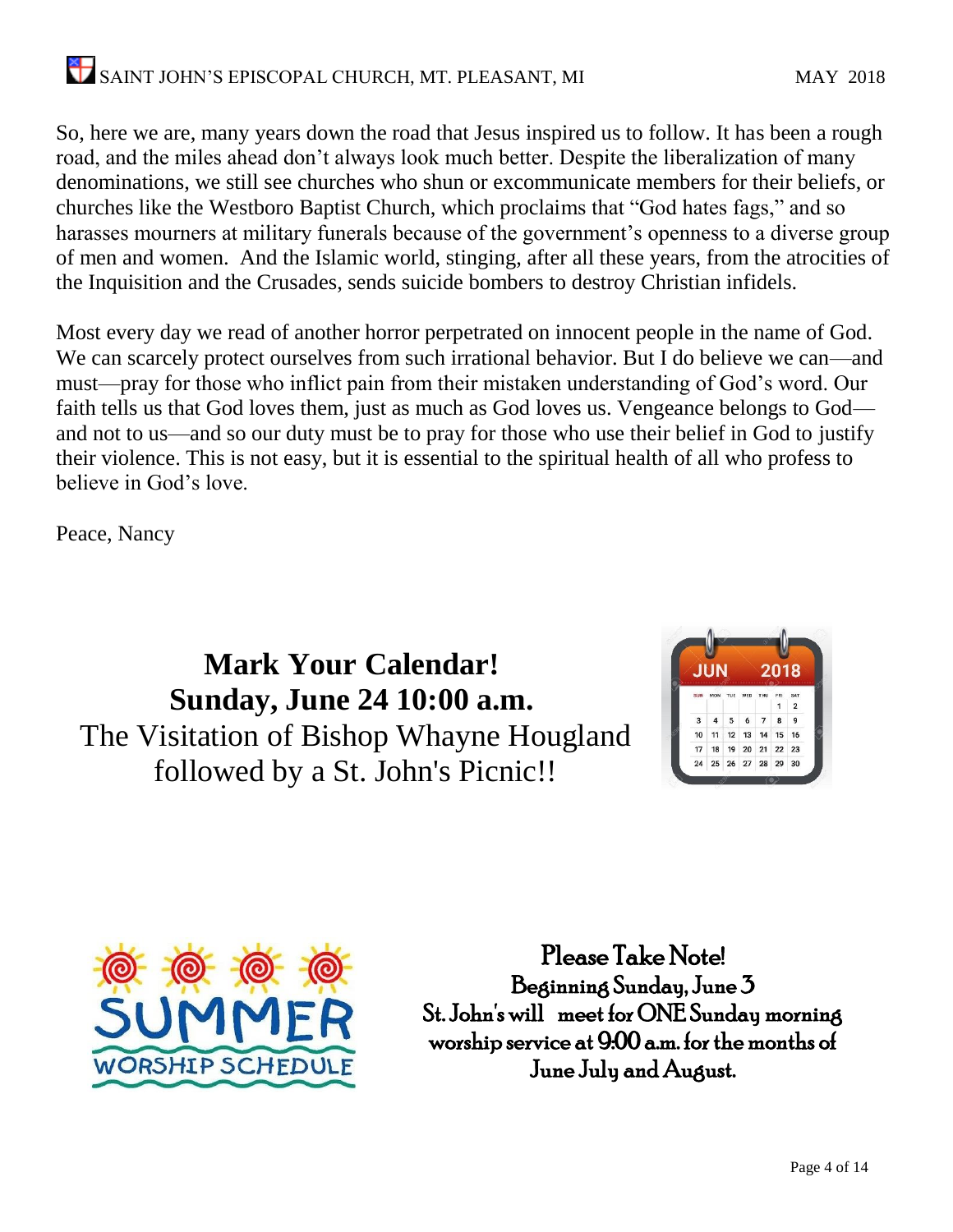## $\sum_{i=1}^{\infty}$  SAINT JOHN'S EPISCOPAL CHURCH, MT. PLEASANT, MI MAY 2018



# May 2018 Sunday Lay Ministry

| <b>DATE</b>      | <b>LESSONS</b>                  | <b>PRAYERS</b>       | <b>GREETERS</b>        | <b>COFFEE</b><br><b>HOUR</b><br><b>HOSTS</b> | <b>ACOLYTES</b>         | <b>ALTAR</b><br><b>GUILD</b> |
|------------------|---------------------------------|----------------------|------------------------|----------------------------------------------|-------------------------|------------------------------|
| <b>May</b>       | 8:00 a.m.                       | 8:00 a.m.            |                        |                                              |                         |                              |
| 6                | <b>Steven</b>                   | Martha Rarick        | Lynne<br>L'Hommedieu   | Rod Leslie                                   | <b>Adam Baker</b>       | Pamela                       |
|                  | <b>Berkshire</b>                |                      | and Marcia             | and Marian                                   |                         | Dingman and                  |
| <b>6 Easter</b>  | 10:00 a.m.                      | 10:00 a.m.           | Davidd                 | Matyn                                        |                         | Harriett White               |
|                  | Nancy                           | Nancy                |                        |                                              |                         |                              |
|                  | Hartshorne                      | Hartshorne           |                        |                                              |                         |                              |
| Lectionary:      | Acts 10:44-48                   | Psalm 98             | 1 John 5:1-6           | John 15:9-17                                 |                         |                              |
| <b>May</b>       | 8:00 a.m.                       | 8:00 a.m.            |                        | Christi                                      |                         |                              |
| 13               | Jim Thurston                    | Peg Hicks            | Rod Leslie             | Brookes, D.J.                                | Matthew                 | Pamela                       |
|                  | 10:00 a.m.                      | 10:00 a.m.           | amd Marian             | and Misha                                    | Kinney                  | Dingman and                  |
| 6 E aster        | Mary Kiesgen                    | Joan Kadler          | Matyn                  | Proctor                                      |                         | Harriett White               |
| Lectionary:      | Acts 1:15-17, 21-26             | Psalm 1              | 1 John 5:9-13          | John 17:6-19                                 |                         |                              |
| <b>May</b>       | 8:00 a.m.                       | 8:00 a.m.            |                        |                                              |                         | Lynne                        |
| 20               | <b>Barbara</b>                  | <b>Jim Thurston</b>  | Colin, Anne,           | Ralph Baber                                  | Emma                    | L'Hommedieu                  |
|                  | Sheperdigian                    | 10:00 a.m.           | and Matthew            | and Karen                                    | Dingman                 | and Martha                   |
| <b>Pentecost</b> | 10:00 a.m.                      | Mary Kiesgen         | Alton                  | Varanauskas                                  |                         | Rarick                       |
| <b>Sunday</b>    | Carol Lauffer                   |                      |                        |                                              |                         |                              |
| Lectionary:      | Acts 2:1-21                     | Psalm 104:25-35, 37  |                        | Romans 8:22-27                               | John 15:26-27; 16:4b-15 |                              |
| <b>May</b>       | 8:00 a.m.                       | 8:00 a.m.            |                        |                                              |                         | Lynne                        |
| 27               | Peg Hicks                       | <b>Martha Rarick</b> | <b>Sharon Bolton</b>   | Colin, Anne,                                 | <b>Rex Dingman</b>      | L'Hommedieu                  |
|                  | 10:00 a.m.                      | 10:00 a.m.           | and Laura              | and Matthew                                  |                         | and Martha                   |
| <b>Trinity</b>   | Karen                           | Sandy Wood           | Cochrane               | Alton                                        |                         | Rarick                       |
| <b>Sunday</b>    | Varaanauskas                    |                      |                        |                                              |                         |                              |
| Lectionary       | Isaiah 6:1-8                    | Psalm 29             | Romans 8:12-17         | John 3:1-17                                  |                         |                              |
| June             | $9:00$ a.m.                     | $9:00$ a.m.          |                        |                                              |                         |                              |
| 3                | Jessica                         | Jim Thurston         | Tom and                | <b>Sharon Bolton</b>                         | <b>Adam Baker</b>       | Pamela                       |
|                  | Vinciguerra                     |                      | Mary Ellen<br>Cochrane | and Laura<br>Cochrane                        |                         | Dingman and                  |
| <b>Pentecost</b> |                                 |                      |                        |                                              |                         | Peg Hicks                    |
| $\overline{2}$   |                                 |                      |                        |                                              |                         |                              |
|                  | Lectionary: Deuteronomy 5:12-15 |                      | Psalm 81:1-10          | 2 Corinthians 4:5-12                         | Mark 2:23-3:6           |                              |

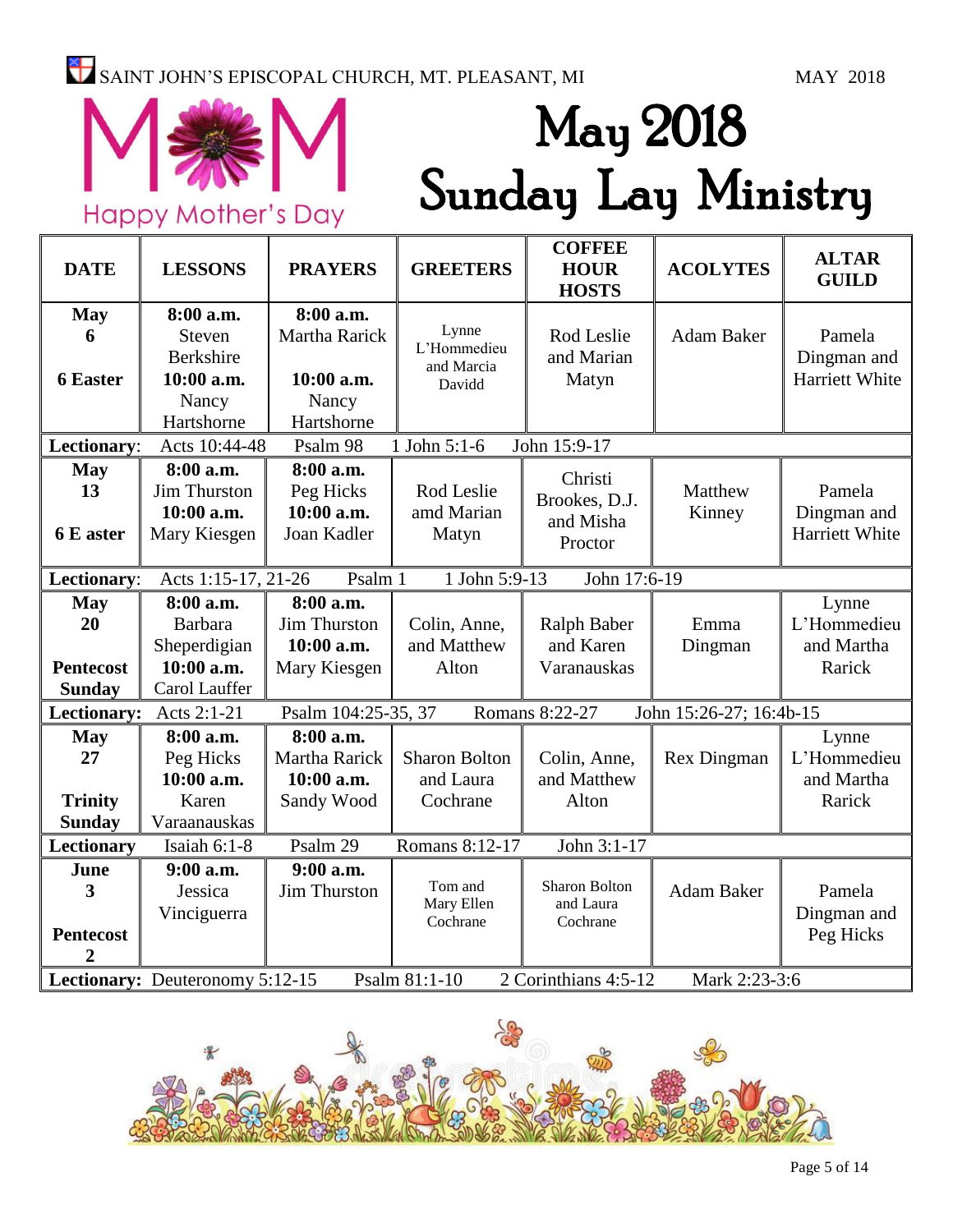$\sum_{i=1}^{\infty}$  SAINT JOHN'S EPISCOPAL CHURCH, MT. PLEASANT, MI MAY 2018

### MAY 2018 at St. John's Episcopal Church. For updates, visit the Parish Website and click on "Calendar"

| <b>Sunday</b>                    | <b>Monday</b>                 | <b>Tuesday</b>                        | Wednesday             | <b>Thursday</b>                       | Friday        | <b>Saturday</b>                            |
|----------------------------------|-------------------------------|---------------------------------------|-----------------------|---------------------------------------|---------------|--------------------------------------------|
|                                  |                               |                                       |                       |                                       |               |                                            |
| <b>APRIL 29, 2018</b>            | 30                            | MAY <sub>1</sub>                      | 2                     | 3                                     |               | 5.                                         |
| 8am Holy Eucharist               |                               | <b>ST PHILIP AND ST</b>               |                       |                                       | Office Closed |                                            |
| 9am Sunday School<br>10am Choral | 4pm Music Meeting             | <b>JAMES, APOSTLES</b>                | Noon Eucharist        | 10am T'ai Chi                         |               |                                            |
| Eucharist                        | 5:30pm EfM                    | Fr. Wayne at Deanery<br>10am T'ai Chi |                       |                                       |               |                                            |
| 5pm Evensong                     |                               | 5:30pm Yoga                           |                       |                                       |               |                                            |
| <b>Celebrating Spring</b>        |                               | 7pm Compassionate                     |                       | 5:30pm Choir                          |               |                                            |
| 5pm Holy Eucharist,              |                               | Friends                               |                       |                                       |               |                                            |
| Pot Luck at Emmaus               |                               |                                       |                       |                                       |               |                                            |
|                                  |                               |                                       |                       |                                       | 11            |                                            |
| <b>6 EASTER VI</b>               | $\overline{7}$                | 8                                     | 9                     | 10                                    | Office Closed | 12                                         |
| 8am Holy Eucharist               |                               | 10am T'ai Chi                         |                       |                                       |               |                                            |
| 9am Sunday School<br>10am Choral | Noon Daughters of the<br>King |                                       | Fr. Wayne with The    | 9:30am Staff Meeting<br>10am T'ai Chi |               |                                            |
| Eucharist                        | 4pm Music Meeting             | 5:30pm Yoga                           | Bishop this afternoon |                                       |               |                                            |
| 11:30am Vestry                   | 5:30pm EfM                    |                                       |                       |                                       |               |                                            |
| 5pm Holy Eucharist at            |                               |                                       |                       | 5:30pm Choir                          |               |                                            |
| Emmaus                           |                               |                                       |                       |                                       |               |                                            |
|                                  |                               |                                       |                       |                                       |               | 19                                         |
| <b>13 MOTHERS' DAY</b>           | 14                            | 15                                    | 16                    | 17                                    | 18            |                                            |
| 8 am Holy Eucharist              |                               | 10am T'ai Chi                         |                       |                                       | Office Closed | 10am-2pm Isabella<br>Fiber Guild in Parish |
| 9am Sunday School<br>10am Choral | 4pm Music Meeting             |                                       |                       | 10am T'ai Chi                         |               | House                                      |
| Eucharist                        | 5:30pm EfM                    | 5:30pm Yoga                           |                       |                                       |               |                                            |
| 5pm Holy Eucharist at            |                               |                                       |                       | 5:30pm Choir                          |               |                                            |
| Emmaus                           |                               |                                       |                       | Fr. Wayne Away to                     |               |                                            |
|                                  |                               |                                       |                       | May 30                                |               |                                            |
|                                  | 21                            | 22                                    | 23                    |                                       | 25            |                                            |
| <b>20 PENTECOST</b>              |                               |                                       |                       | 24                                    |               | 26                                         |
| 8 am Holy Eucharist              | <b>Evangel Deadline</b>       | 10am T'ai Chi                         |                       | 10am T'ai Chi                         |               |                                            |
| 9am Sunday School<br>10am Choral | 4pm Music Meeting             |                                       |                       |                                       | Office Closed |                                            |
| Eucharist                        |                               | 5:30pm Yoga                           |                       | 5:30pm Choir                          |               |                                            |
| 5pm Holy Eucharist at            | 5:30pm EfM                    |                                       |                       |                                       |               |                                            |
| Emmaus                           |                               |                                       |                       |                                       |               |                                            |
| Fr. Wayne Away                   |                               |                                       |                       |                                       |               |                                            |
|                                  |                               |                                       |                       |                                       |               |                                            |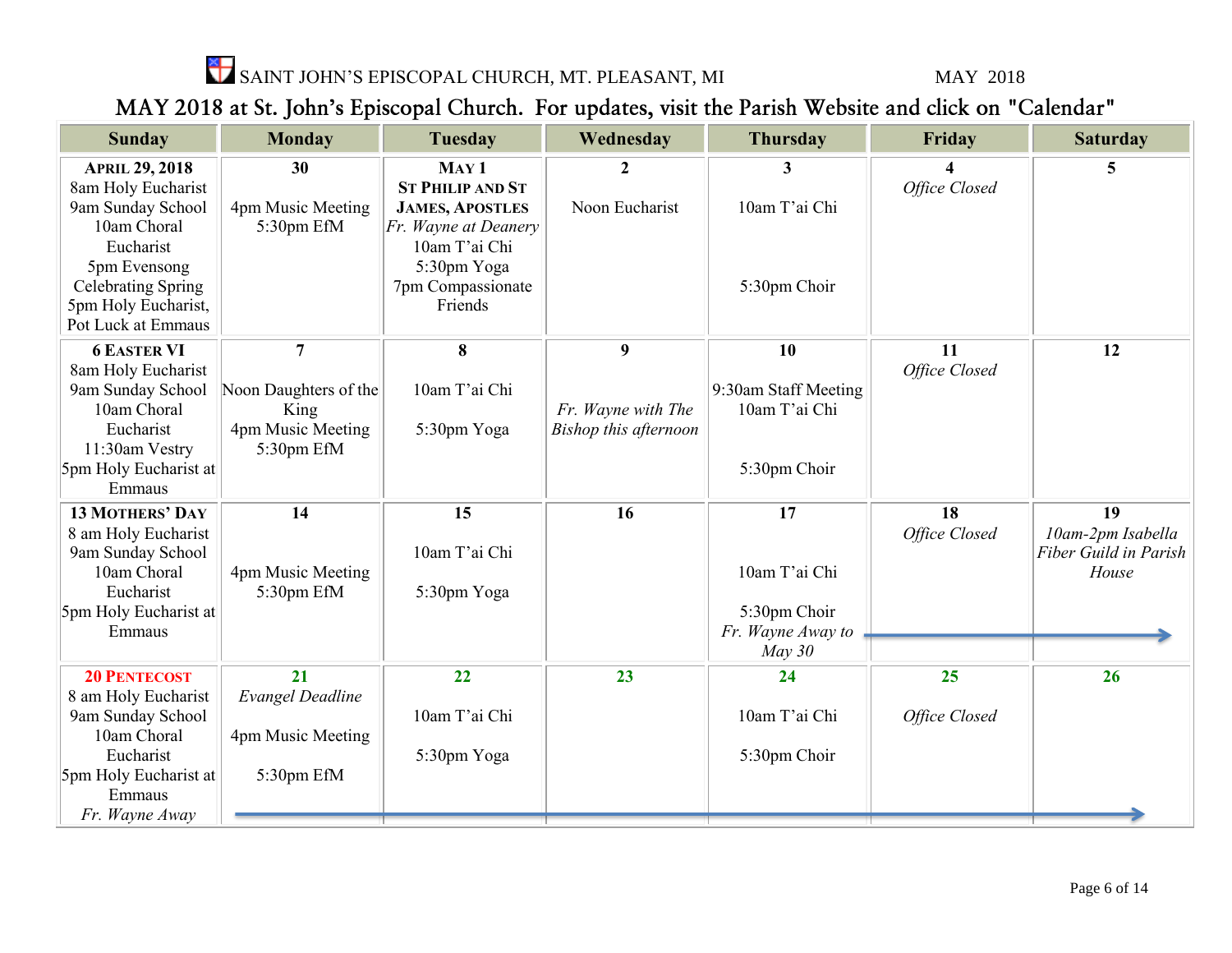|                                                                   |                                     | SAINT JOHN'S EPISCOPAL CHURCH, MT. PLEASANT, MI |                |               | <b>MAY 2018</b>                |                                                       |
|-------------------------------------------------------------------|-------------------------------------|-------------------------------------------------|----------------|---------------|--------------------------------|-------------------------------------------------------|
| 27 TRINITY<br>8 am Holy Eucharist<br>9am Sunday School            | 28<br>Memorial Day<br>Office Closed | 29                                              | 30             | <b>31</b>     | <b>JUNE 1</b><br>Office Closed |                                                       |
| 10am Choral<br>Eucharist                                          |                                     | 10am T'ai Chi                                   | Noon Eucharist | 10am T'ai Chi |                                | <b>REMEMBER</b><br><b>Fundraiser Flute</b><br>Recital |
| Fr. Wayne Away<br>5pm Pot Luck and<br>Holy Eucharist at<br>Emmaus | $5:30$ pm EfM                       | 5:30pm Yoga                                     |                | 5:30pm Choir  |                                |                                                       |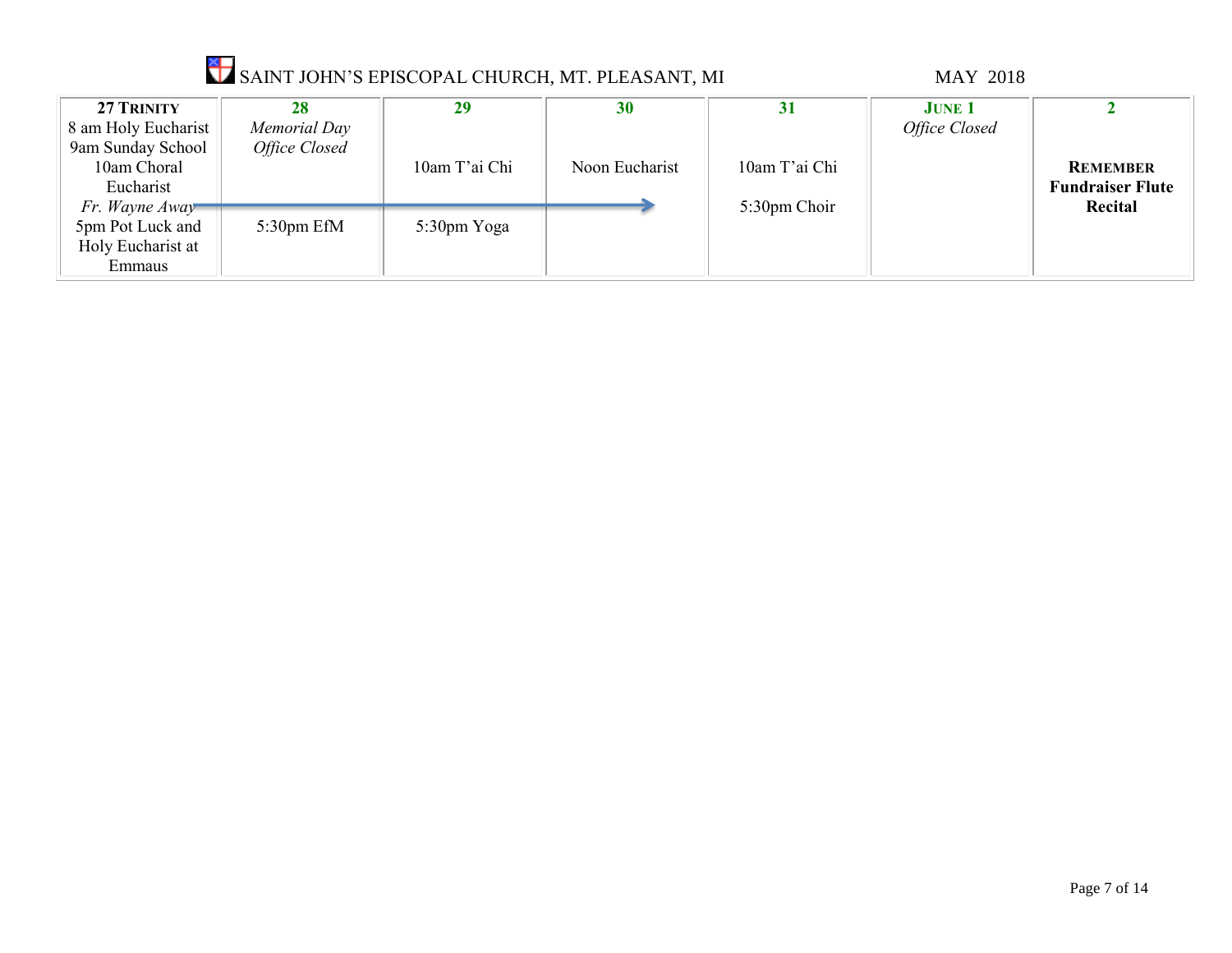

**This is our Greeter/Coffee Hour Host Schedule—If you cannot serve on the date you were given, please exchange dates with someone else on the list and call the Parish Secretary at 773-74**

**Greeters**



### **May**

- Lynne L'Hommedieu and Marcia David
- Rod Leslie and Marian Matyn
- Colin, Anne, and Matthew Alton
- Sharon Bolton and Laura Cochrane

### **June**

- Tom and Mary Ellen Cochrane
- Marcia David and Ulana Klymyshyn
- David and Jennifer Dingman
- Ford and Pamela Dingman

### **July**

- Joan Kadler and Mary Kiesgen
- David, Nancy and Matthew Kinney
- Ulana Klymyshyn and Lynee L'Hommedieu
- Kendall and Lois Klumpp
- Rod Leslie and Marian Matyn

**Coffee Hour Hosts**



### **May**

- Rod Leslie and Marian Matyn
- D. J. and Misha Proctor and Christi Brookes
- Ralph Baber and Karen Varanauskas
- Colin, Anne, and Matthew Alton

### **June**

- Sharon Bolton and Laura Cochrane
- Bernice Cole and Carol Lauffer
- Clancy and Pat DeLong
- David and Jennifer Dingman

### **July**

- Ford and Pamela Dingman
- Joan Kadler and Mary Kiesgen
- David, Nancy and Matthew Kinney
- Carol Lauffer and Lynne L'Hommedieu
- Barbara Sheperdigian and Alice Ciccu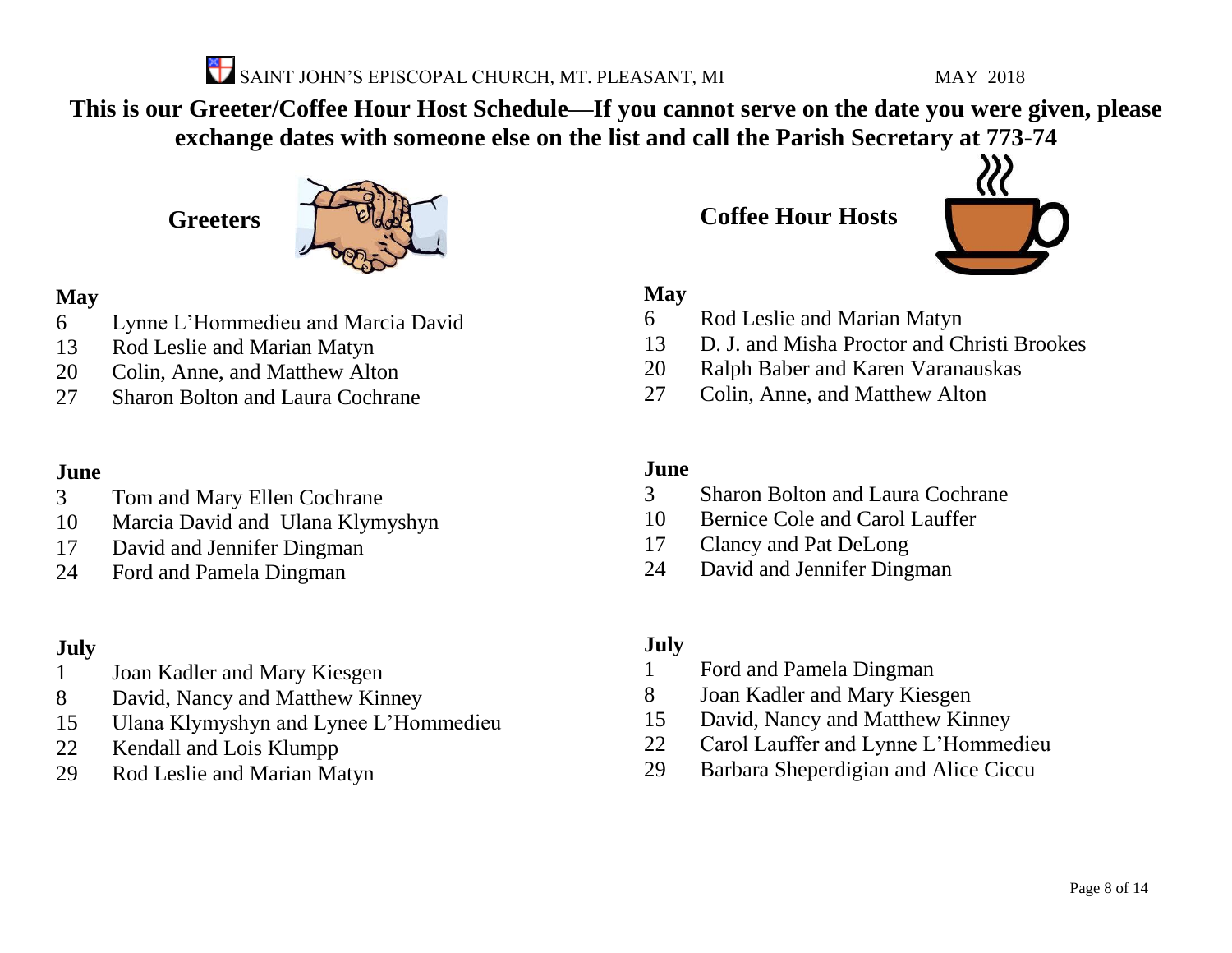### **St. John's Episcopal Church Mt. Pleasant, MI 48858 Vestry minutes for April 8, 2018**

Present are Adam Baker, Clancy DeLong, Marcia David, Nancy Kinney, Liz Brockman, Wayne Nicholson, Ulana Klymyshym, Bernice Cole, Tom Cochrane.

Marcia moves to approve March minutes, Nancy seconds. Vestry approves March minutes.

Clancy begins financial report. Overall, church finances are good and relatively stable going into summer. After next months' payment, our balance on mortgage will be below \$200,000. It was \$1500 to retrofit panic bars on doors, which is the final expense for building project. Total projected building cost is about \$480,000. Clancy reports that Dorothy Howard will get in touch with him toward end of April to complete our audit. Clancy estimates audit with Dorothy will cost around \$5,000. He suspects beginning of May will be about when audit will probably start. Wayne reports cleaning service is requesting an increase to \$100 a week from our current rate of \$70 a week. Clancy asks if the scope of their job has increased, Wayne replies that there is more floor space after building project. Marcia and Wayne report that they are satisfied and happy with their performance so far.

Marcia moves that when Clancy meets with his financial committee, he will discuss if it is financially feasible for church to give cleaning service their requested raise. Marcia expresses support for giving them raise. Liz seconds, Vestry approves.

Vestry expresses gratitude to Clancy for completing financial report during his busiest season.

Wayne reports Sister Linda-Susan's receipt of grant from Roan Ridge Trust for the Center for Christian Spirituality and requests Clancy add a line item for Center in budget.

Wayne asks if Vestry has read draft of Letter of Understanding he sent out. He expresses interest in selling his office computer to church for very nominal fee upon his retirement. Tom moves vestry accepts and approves Wayne's Letter of Understanding, Bernice seconds. Vestry approves.

Ulana reports that we will be hosting homeless guests from 15-23 of April. We will be partnering with Unitarian Universalist church for dinners, so we are set for dinners. We have 4 breakfast volunteers committed, we still need another 4 breakfasts.

Vestry tables discussion of whether we can afford to expand WiFi until Clancy gets a chance to go over numbers again. Tom reports there is a roof problem on the connector that might run around \$1500. Tom also suggests we consider if there are competing expenses to consider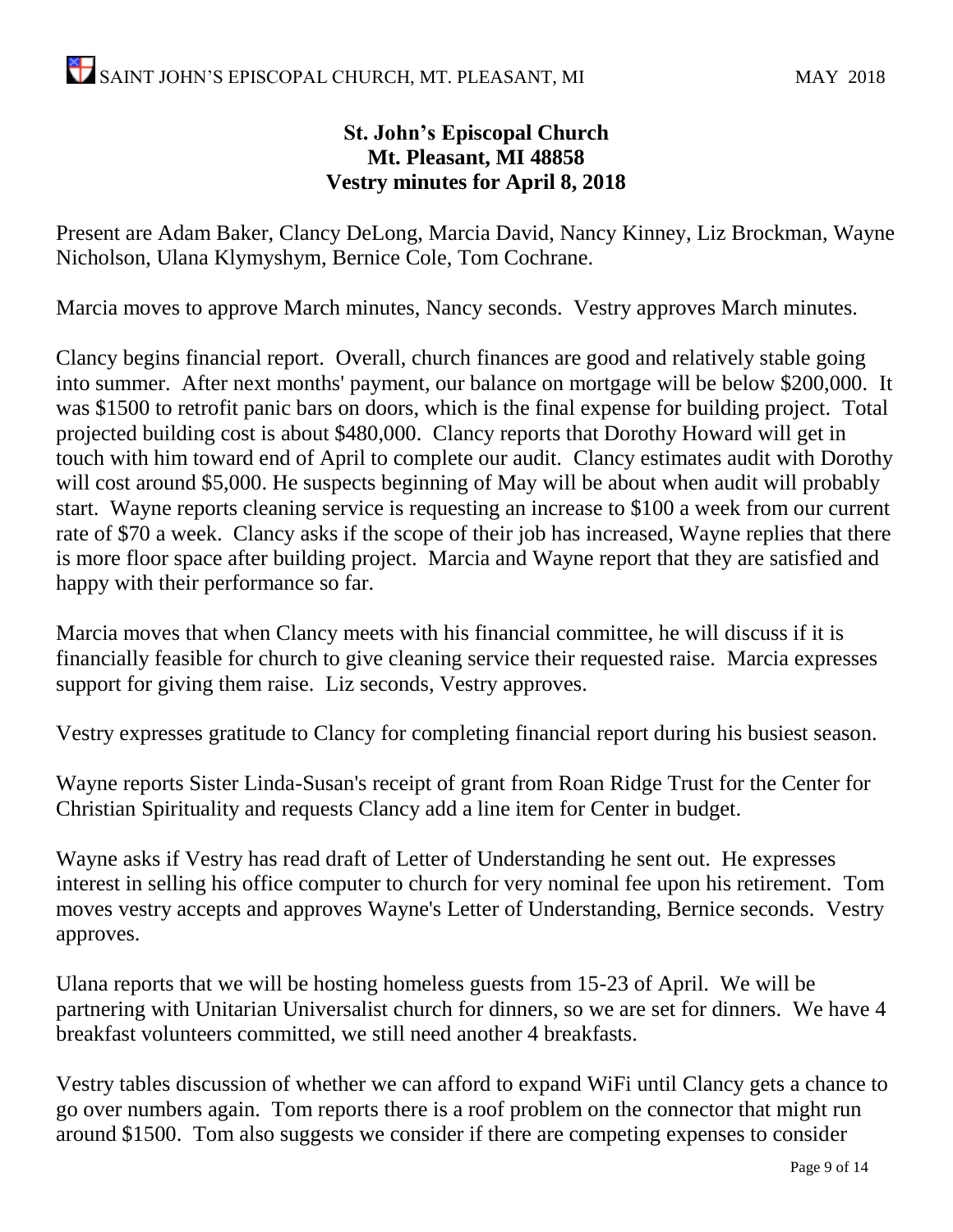when deciding it we should pay for expanded WiFi. Wayne suggests we delay deciding on WiFi until next finance committee meeting.

Wayne reports that security and parish safety is a continuing concern with parishioners. Bernice and Marcia feel that it is not possible nor in our interest to barricade. Ulana expresses concern that many of our ministries will be incompatible with having our doors locked, including day centers and being a potential sanctuary church. Ulana also raises concerns that suspicions increase our stereotypes and prejudices which may also interfere with our mission. Clancy reports that if we decide to install security cameras we need to be committed to prosecute offenders that are observed. Liz reports that the previous practice of an unlocked church as a welcoming spiritual place was important to her. Nancy and Adam both reiterate that their concern with their letter was to get make sure the congregation has a plan and acts decisively to prevent chaos in the event of an emergency.

Liz leaves for personal business. Wayne reiterates that security needs to be an ongoing concern for the vestry and balanced with our parish mission. Vestry reiterates it's commitment to keep discussing security issue. Ulana, Clancy and Tom agree we need a plan.

Vestry tentatively agrees to meet next month on May 6.

Clancy reports that if he has to leave the central Michigan area for work, he will not resign as treasurer until he fully trains a replacement.

Marcia motions to adjourn, Tom seconds. Vestry adjourns.

Respectfully submitted, Adam Baker, Vestry Clerk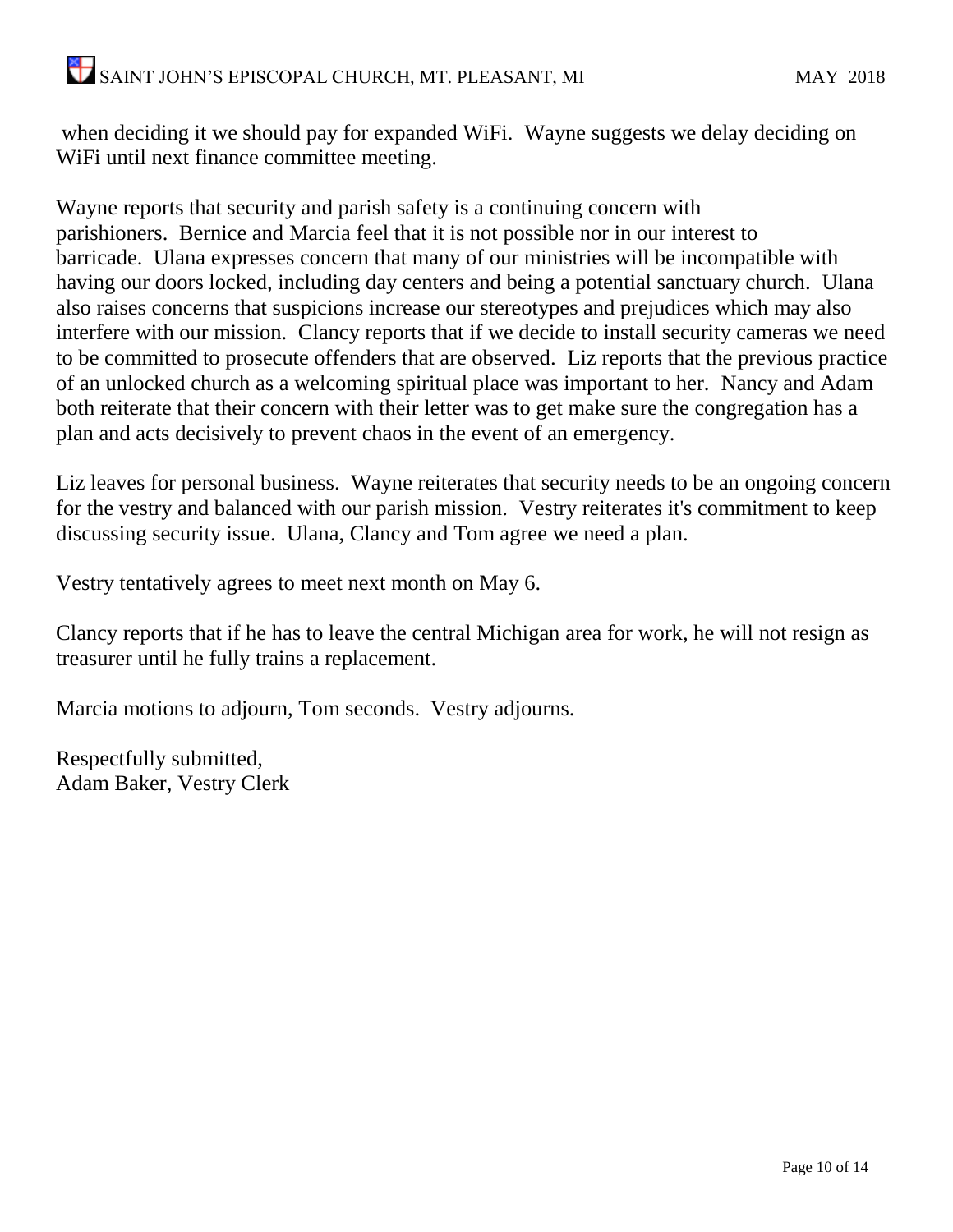### April 2018 Financial Report

Below is a summary of operating fund activity through the end of March (25.00%).

#### **Operating fund receipts over (under) expenditures ................... \$ (8,433.42)**

Through March, income and expenses are tracking with the budget. Once again, a deficit shows due to rector expenses being top heavy due to retirement in July and accelerated payments to the Goodrow Fund.

#### **Cash balances on March 31, 2018 are as follows:**

| Capital Campaign funds balance on January 1, 201820,103.05 |  |
|------------------------------------------------------------|--|
| Capital Campaign funds balance on March 31, 201821,011.16  |  |

#### **Capital Fund Activity For March:**

 **Net Activity ..................................................... (1,511.36)**

### **BUILDING PROJECT**

| Non-Capitalized Expenses (Bank Fees/Interest) 12,926.95 |  |
|---------------------------------------------------------|--|

|--|--|--|--|

Anticipated Expenses:

### **TOTAL PROJECT COST.....................................478,565.08**

Clancy DeLong, Treasurer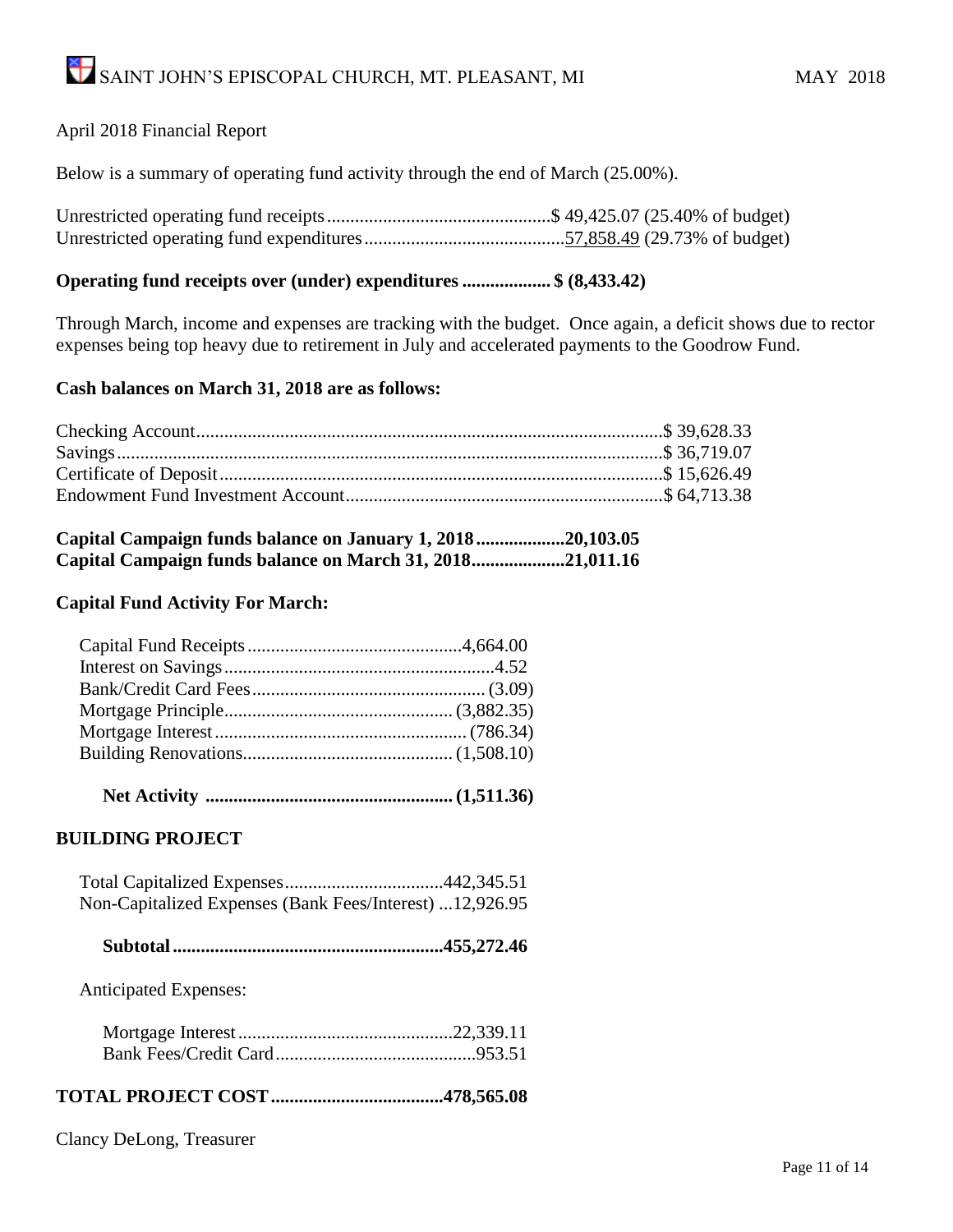### **ANGLICAN WORTHIES**

### 328. Nightingale, Florence (1820-1910) Nurse (pt. ii)

When the war in Crimea ended in 1856, Florence Nightingale came home, broken in health, subject to heart irregularities, shattered nerves, and fainting-spells. She had also contracted brucellosis, an infection from unpasteurized milk, and almost died. She was so weak, she could hardly respond to the celebrity surrounding her that was due to the telegraphed reports of her work published in *The Times*. The queen desired to see and honor her. Florence was destined to a long life of invalidism during her continued zeal to reform the standards of sanitation because she, who had worked tirelessly in Turkey for two years to take care of ill and wounded soldiers refused to take proper care of herself. She never had another nursing assignment. Nevertheless, the most lasting contributions of her vocation lay before her. She would live another fifty years. "What she accomplished in those years of unknown labour," Lytton Strachey said, "could. . . hardly have been more glorious than her Crimean triumphs; but it was certainly ,ore important."

Florence spent many of her days back in London on a couch, from which she received a steady stream of visitors, who awaited her orders. Chief among these was Herbert Sidney, who called on her virtually every day. (He died in 1861, doubtless exhausted, but she could not have achieved all she did without his assistance.) There were others of less importance, perhaps, notably the young poet Arthur Hugh Clough (1819-1861), Matthew Arnold's close friend. Clough was much enamored of this busy and possessed woman; he too died young. Her disciples tended to be male. Feminist historians have recently called attention to her accomplishments and her sense of commitment to a course that clearly needed remedy. Her feelings earlier in her life, before Crimea, were strongly critical of the roles Victorian society had imposed about her sex. In a document entitled "Cassandra" (which was not published until after her death, she wrote:

Why have woman passion, intellect, moral activity—these three—and a place in society here none of these three can be exercised? Men say that God punishes for complacency. No, but men are angry with misery. They are irritated with women for not being happy. They take it as a personal offense. To God alone may women complain with insulting Man. . . . Women are never supposed to have any occupation of sufficient importance not to be interrupted, except 'suckling those fools'; and woman themselves have accepted this; have written books to support it, and have trained themselves so as to consider whatever they do ask not of such value to the world or to others.

But Florence later came to believe that women were essentially needy; they "craved sympathy." "I have never found one women who altered her life by one iota for me and my opinions!" (She often referred to herself as "a man of action" or "a man of business.")

Despite her infirmity, Florence was indefatigable. (She often felt that those working with her did not have their hearts in the business as she did because they did not work as hard as she did! She was definitely a difficult woman!) Her initial task upon her return was to report on conditions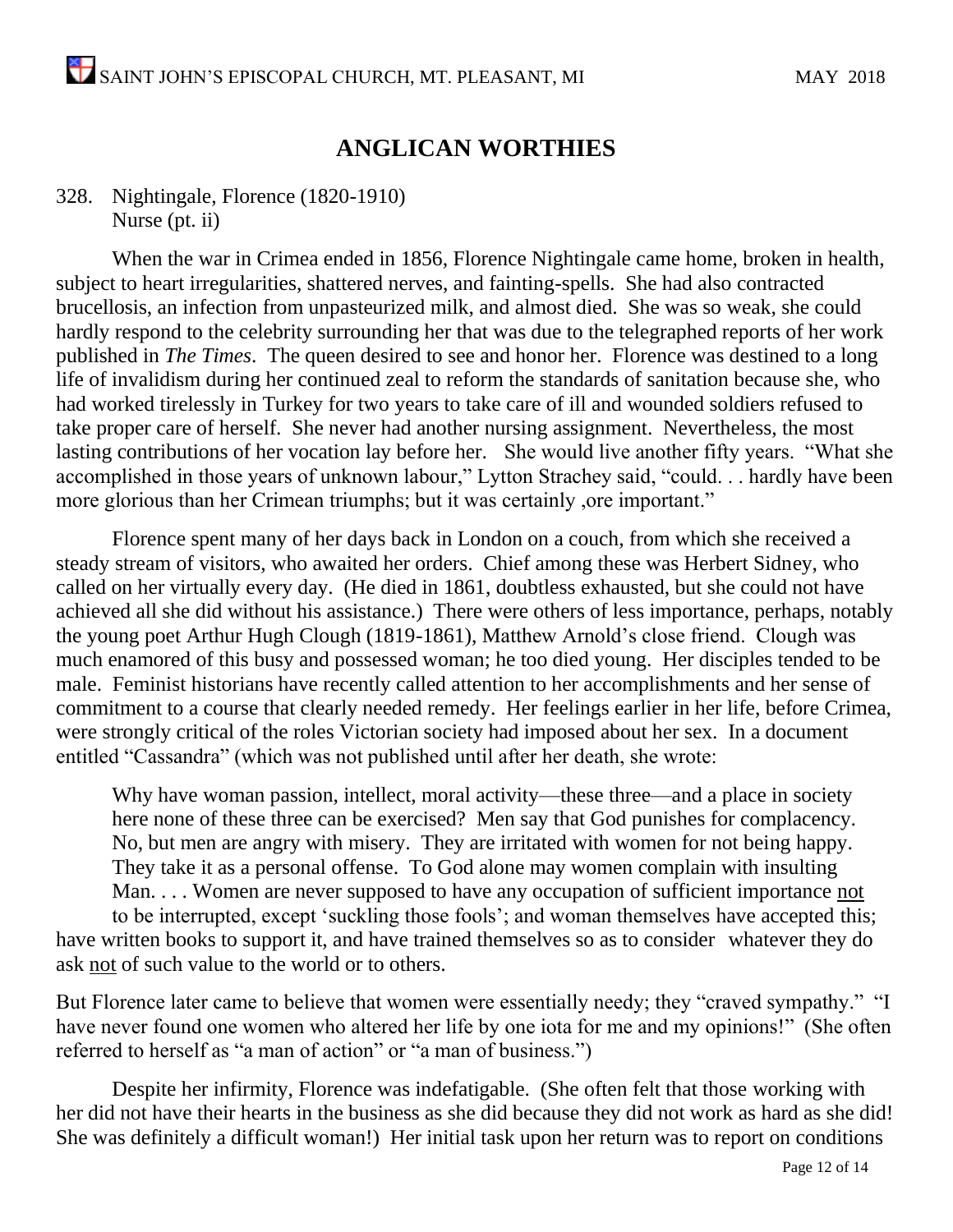in Crimea. This was *Notes on Matters affecting the Health, Efficiency and Hospital Administration of the British Army* (1858). When the Sepoy Rebellion broke out in India in 1857, reports of the condition of the fighting men prompted her to demand a Sanitary Commission to intervene and institute changes to improve the health of all people living in India. In 1859 she published what became the first textbook on the profession of nursing and its training, *Notes on Nursing*. "Every day sanitary knowledge," she wrote, "or the knowledge of nursing. . . of how to put the constitution [of the patient] in such a state as that it will have no disease, or that it can recover from diseases, takes a higher place. It is recognized as the knowledge which every one ought to have—distinct from medical knowledge, which only a professional can have."

Medically she was not entirely on the forefront, explicitly as regards the most current theories of contagion ("germ theory") put forth by the German microbiologist Robert Koch (1813- 1910), who discovered the agents for tuberculosis and cholera, and Louis Pasteur. Florence believed that germs were passed only by touch. Later in her life she cautioned, "Always have chlorinated soda for nurses to wash their hands, especially after dressing or handling a suspicious case. It may destroy germs at the expense of the cuticle, but if takes off the cuticle, it must be bad for the germs."

The triumph of Florence's busy life was the foundation in 1860 of the Training School for nursing, attached to St. Thomas's Hospital in London. This was the first secular nursing school, established with a donation of £50,000, which had been raised by *The Times* while she was still in the Crimea. This eventually stimulated similar programs throughout the kingdom. . She saw that nurses were attached to the workhouse system; she advocated the abolition of laws against prostitution. In the 1870s she mentored Linda Robards, who returned to this country to establish our own schools.

I should add that Florence Nightingale was something of a genius with statistics and developed special graphs to illustrate the social problems pertinent to her cause.

Religiously she was Church of England though rather liberal, in that she was a universalist, and when it came to getting something done, was denominationally indifferent. A priest brought her communion nearly every week. She often had "spiritual conversations with many prominent church leaders."

In later years, as her health began to worsen. She moved from place to place in the south, looking for a more salubrious environment. It is amazing that she lived so long. In 1907 she received the Order of Merit. She died three years later.

May 12 is "Nurses Day." *Lesser feats and Fasts* observes her on August 12. She appeared on the £10 English banknote between 1975 and 1994.

Perhaps Sam Potaro should have the last word. "Florence was an administrative genius. . . It was not nursing that the sanitarium lacked, it was efficient order to allow what nursing there was to be most efficiently and effectively deployed and delivered. . . . She calls us to reconsider what it means to minister in that holy calling which is administration." hlf